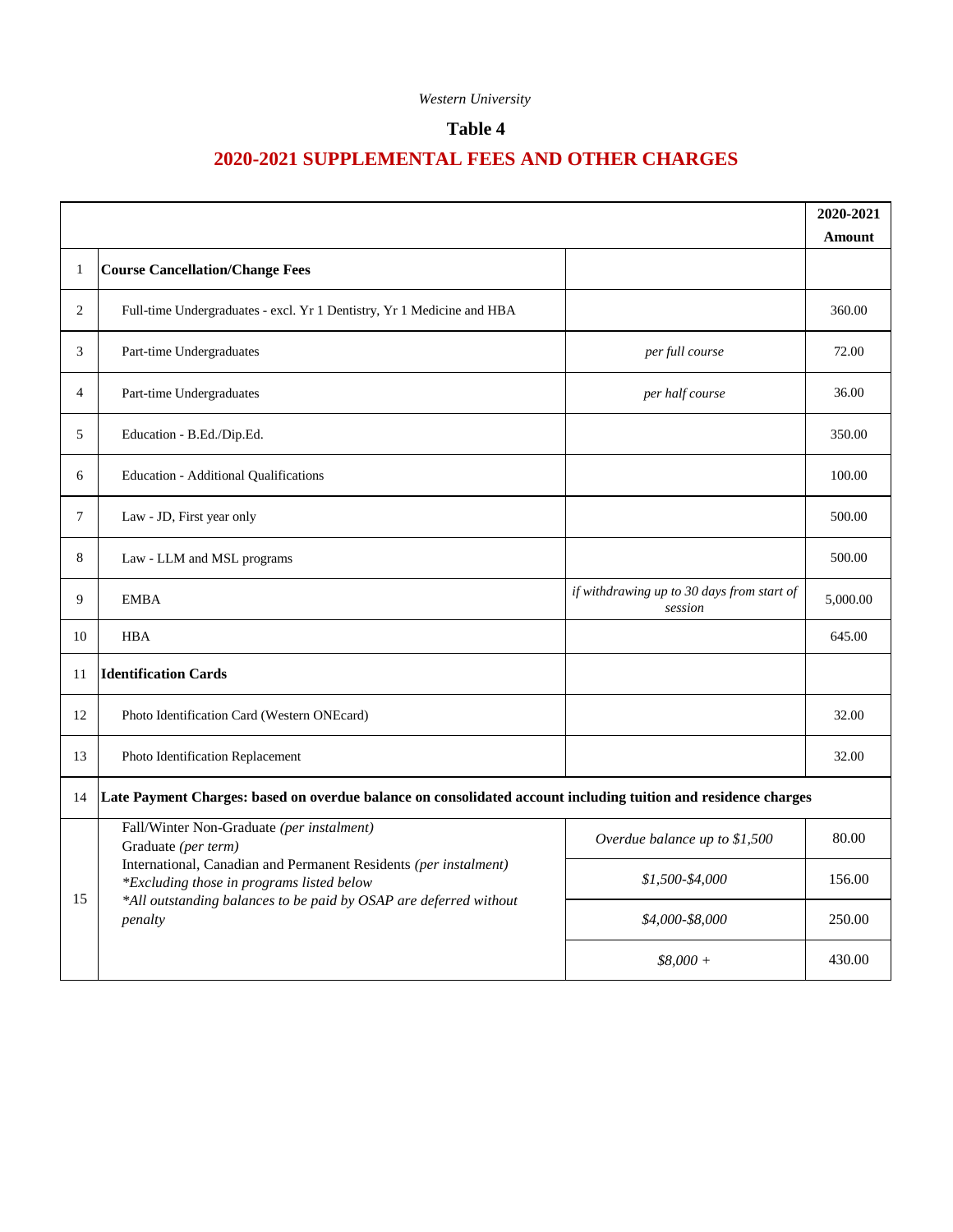## **Table 4**

|    |                                                                                                                                                                                                                            |                                          | 2020-2021<br><b>Amount</b> |
|----|----------------------------------------------------------------------------------------------------------------------------------------------------------------------------------------------------------------------------|------------------------------------------|----------------------------|
| 16 | HBA, MBA (per instalment)<br>Medicine (per instalment)<br>Dentistry (per instalment)<br>Law (per instalment)<br>includes combined programs<br>*All outstanding balances to be paid by OSAP are deferred without<br>penalty | Overdue balance up to \$8,000            | 275.00                     |
|    |                                                                                                                                                                                                                            | \$8,000-\$16,000                         | 550.00                     |
|    |                                                                                                                                                                                                                            | $$16,000 - $25,000$                      | 860.00                     |
|    |                                                                                                                                                                                                                            | $$25,000 +$                              | 1,200.00                   |
|    | Summer Non-Graduate International (per instalment)<br>Summer Non-Graduate Canadian and Permanent Residents (per<br>instalment)<br>*All outstanding balances to be paid by OSAP are deferred without<br>penalty             | Overdue balance up to \$700              | 80.00                      |
| 17 |                                                                                                                                                                                                                            | \$700-\$2,000                            | 156.00                     |
|    |                                                                                                                                                                                                                            | \$2,000-\$5,000                          | 220.00                     |
|    |                                                                                                                                                                                                                            | $$5,000+$                                | 380.00                     |
| 18 | Graduate Delinquent Account charge (excluding MBA & Orthodontics)                                                                                                                                                          | per term                                 | 156.00                     |
| 19 | <b>Late Registration Fees</b>                                                                                                                                                                                              |                                          |                            |
| 20 | Full-time Undergraduates                                                                                                                                                                                                   |                                          | 183.00                     |
| 21 | Part-time Undergraduates                                                                                                                                                                                                   |                                          | 91.50                      |
| 22 | Accommodated Exam, Unauthorized Exam Absence Fee                                                                                                                                                                           |                                          | 22.00                      |
| 23 | Courier                                                                                                                                                                                                                    | Within Ontario                           | 25.00                      |
| 24 | Courier                                                                                                                                                                                                                    | Canada (Outside of Ontario)              | 34.00                      |
| 25 | Courier                                                                                                                                                                                                                    | U.S.                                     | 48.00                      |
| 26 | Courier                                                                                                                                                                                                                    | <b>International</b>                     | 77.00                      |
| 27 | Course Description/Course Syllabus                                                                                                                                                                                         | 1 course                                 | 2.00                       |
| 28 | Deregistration Fee                                                                                                                                                                                                         |                                          | 311.00                     |
| 29 | Diploma Authentication                                                                                                                                                                                                     |                                          | 7.00                       |
| 30 | Amended Tax Receipts (T2202/T4A)                                                                                                                                                                                           | includes electronic filing of amendments | 27.50                      |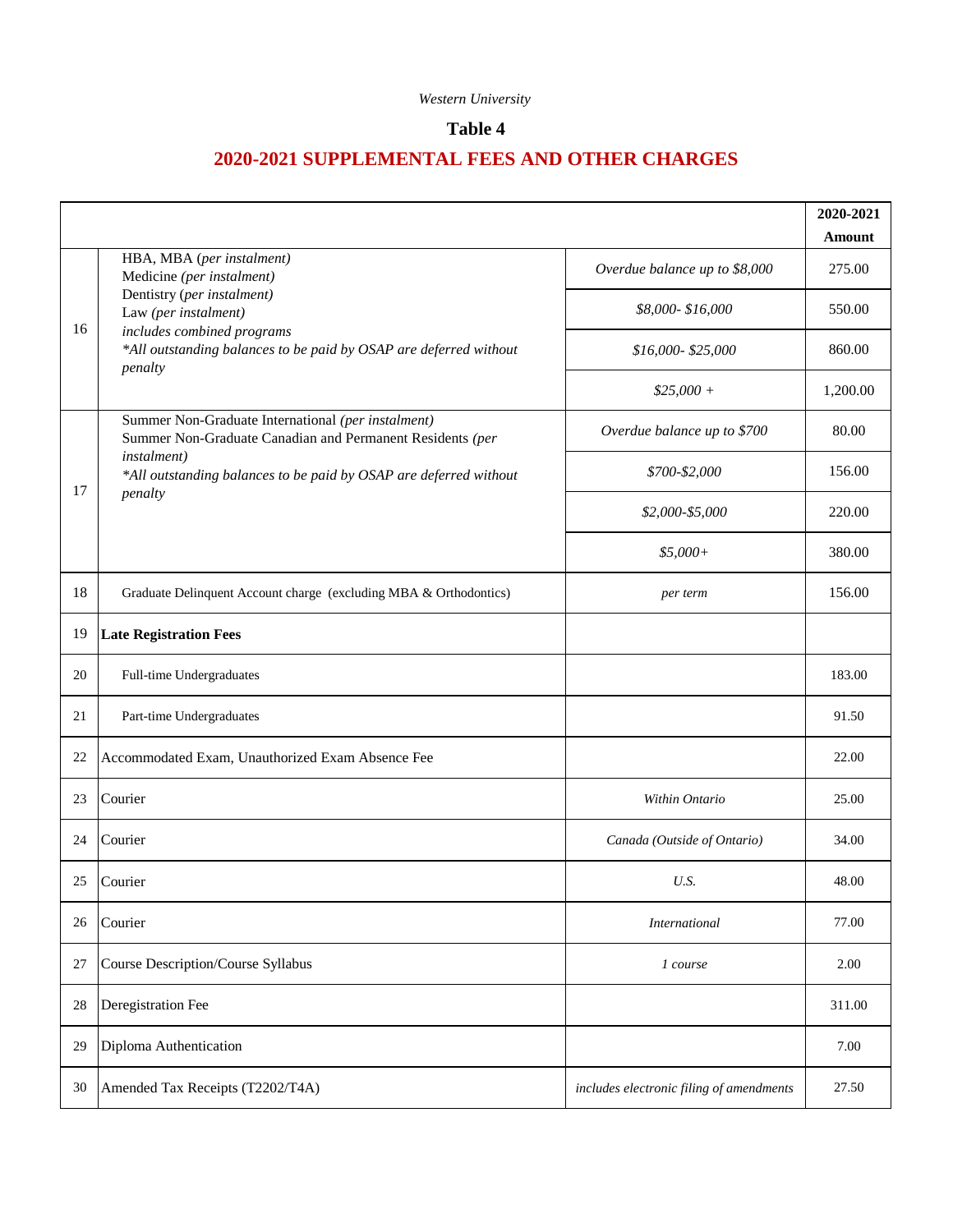## **Table 4**

|    |                                                                      | 2020-2021                                                                                              |        |
|----|----------------------------------------------------------------------|--------------------------------------------------------------------------------------------------------|--------|
|    |                                                                      |                                                                                                        | Amount |
| 31 | Early Release of Diploma                                             |                                                                                                        | 117.00 |
| 32 | Education - French as a Second Language Testing                      |                                                                                                        | 100.00 |
| 33 | <b>Braille Drills Supplement Book</b>                                | one time charge for levels 2-4;<br>included if entering in level 1                                     | 30.00  |
| 34 | PLA Testing Braille Certificate                                      | if studied at other Braille provider                                                                   | 75.00  |
| 35 | Education - Kodaly certification                                     |                                                                                                        | 320.00 |
| 36 | Engineering - Supplemental Examination                               | non-refundable                                                                                         | 100.00 |
| 37 | Exchange Placement fee, Faculty of Law                               |                                                                                                        | 165.00 |
| 38 | Exchange, Western International & Western Heads East Placement Fee   |                                                                                                        | 165.00 |
| 39 | Facsimile (Fax)/PDF charge                                           |                                                                                                        | 25.00  |
| 40 | Late Application to Graduate                                         |                                                                                                        | 100.00 |
| 41 | Letter of Permission - Outgoing Students                             |                                                                                                        | 75.00  |
| 42 | Letter of Permission - Incoming Students                             |                                                                                                        | 75.00  |
| 43 | Mailing of Diplomas                                                  | Outside of Canada                                                                                      | 77.00  |
| 44 | Mailing of Diplomas                                                  | Within Canada                                                                                          | 34.00  |
| 45 | Mailing of Miscellaneous Items                                       | for mailing items through Canada Post<br>(excludes mailing of transcripts,<br>official letters, forms) | 12.00  |
| 46 | Medicine - Supplemental Examination                                  | London                                                                                                 | 75.00  |
| 47 | Dentistry - Supplemental Examination                                 | London                                                                                                 | 100.00 |
| 48 | Medicine - Supplemental Examination                                  | Outside Centre                                                                                         | 100.00 |
| 49 | Medicine - Postgraduate Fellowship Administrative Fee                |                                                                                                        | 150.00 |
| 50 | Medicine - Masters of Public Health - Learning Materials (CANCELLED) | charged 1/3 in each of 3 terms                                                                         | N/A    |
| 51 | Medicine - Masters of Public Health - Field Trip Fee (CANCELLED)     | charged 1/3 in each of 3 terms                                                                         | N/A    |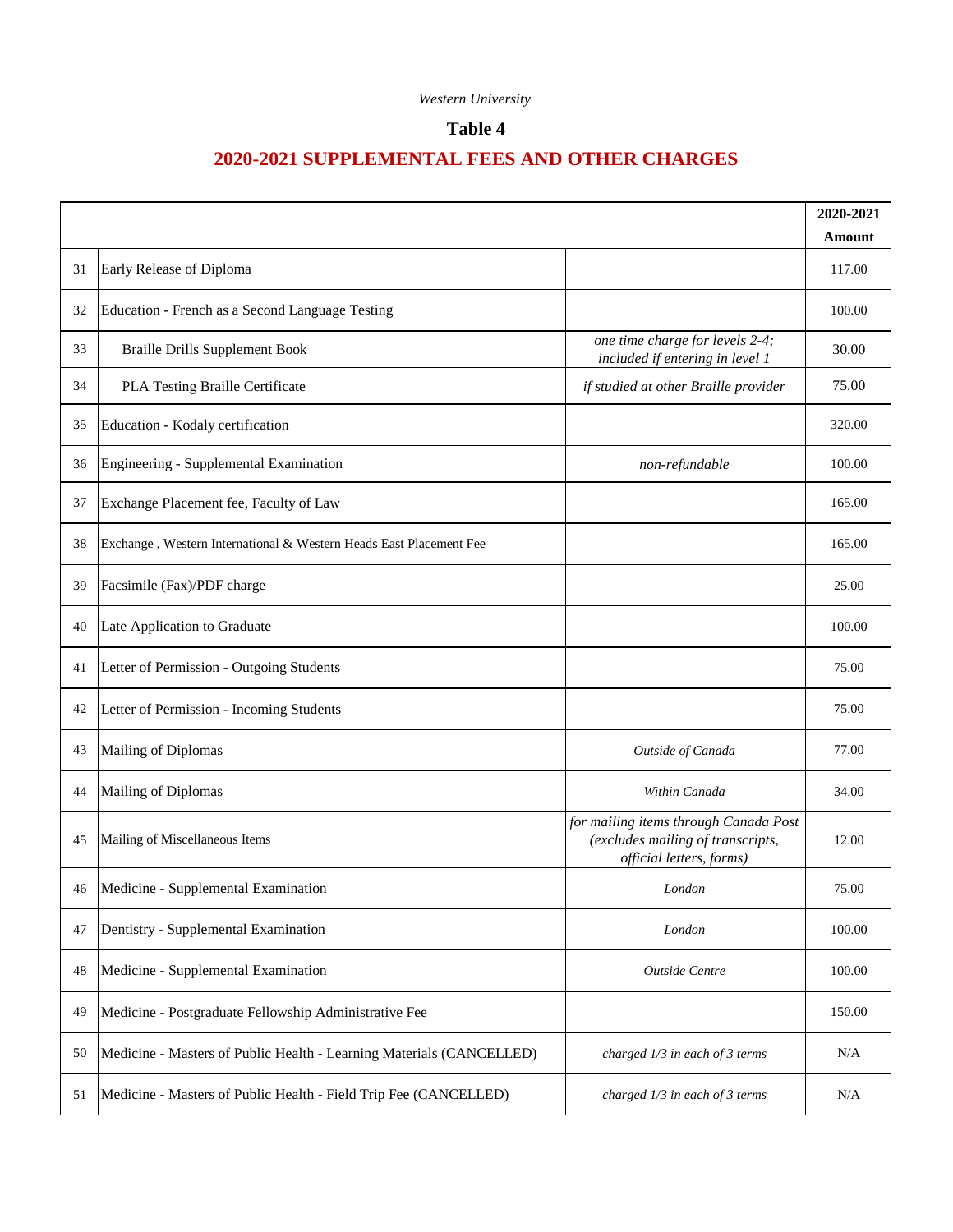## **Table 4**

|    |                                                                               |                                                                                                                                        | 2020-2021<br>Amount |
|----|-------------------------------------------------------------------------------|----------------------------------------------------------------------------------------------------------------------------------------|---------------------|
| 52 | Medicine - Masters of Public Health - Practicum Fee                           | charged 1/3 in each of 3 terms                                                                                                         | 600.00              |
| 53 | Medicine - Postgraduate Verification-Dates only                               | Regular & Rush                                                                                                                         | 50.00               |
|    | Medicine - Postgraduate Verification-Dates & Performance                      |                                                                                                                                        | 75.00               |
| 54 | Medicine - Postgraduate Certificate of Completion of Training -               |                                                                                                                                        |                     |
| 55 | duplicate/replacement                                                         |                                                                                                                                        | 25.00               |
| 56 | Medicine - Postgraduate Courier                                               | Within Canada                                                                                                                          | 15.00               |
| 57 | Medicine - Postgraduate Courier                                               | To USA                                                                                                                                 | 25.00               |
| 58 | Medicine - Postgraduate Courier                                               | <i>International</i>                                                                                                                   | 50.00               |
| 59 | Medicine - Postgraduate Registration - Residents/Fellows                      | set by provincial COFM                                                                                                                 | 805.00              |
| 60 | Medicine - Undergraduate Non-credit Summer Elective                           | per elective                                                                                                                           | 60.00               |
| 61 | Medicine - Undergraduate Verification-Dates only                              |                                                                                                                                        | 50.00               |
| 62 | Medicine - Undergraduate Verification-Dates & Performance                     |                                                                                                                                        | 75.00               |
| 63 | International Health and Equity Learning (IHEL) - International Placement Fee | per placement                                                                                                                          | 50.00               |
| 64 | Music - Recital Cancellation Fee                                              |                                                                                                                                        | 200.00              |
| 65 | Nursing - Foreign Licensure Documentation                                     |                                                                                                                                        | 250.00              |
| 66 | Nursing - Clinical Placement documentation requirement late fee               |                                                                                                                                        | 100.00              |
| 67 | <b>Official Western Letter</b>                                                | per letter; standard processing time                                                                                                   | 16.00               |
| 68 | Official Western Letter, on demand                                            | per letter; in-person priority request                                                                                                 | 25.00               |
| 69 | Official Western Letter Special Handling                                      | to include an external student-provided<br>form with Official Western Letter (in<br>addition to form processing fee, if<br>applicable) | 20.00               |
| 70 | Physical Therapy - Foreign Licensure Documentation                            |                                                                                                                                        | 250.00              |
| 71 | Physical Therapy - Clinical Fieldwork Placement Remedial Fee                  |                                                                                                                                        | 300.00              |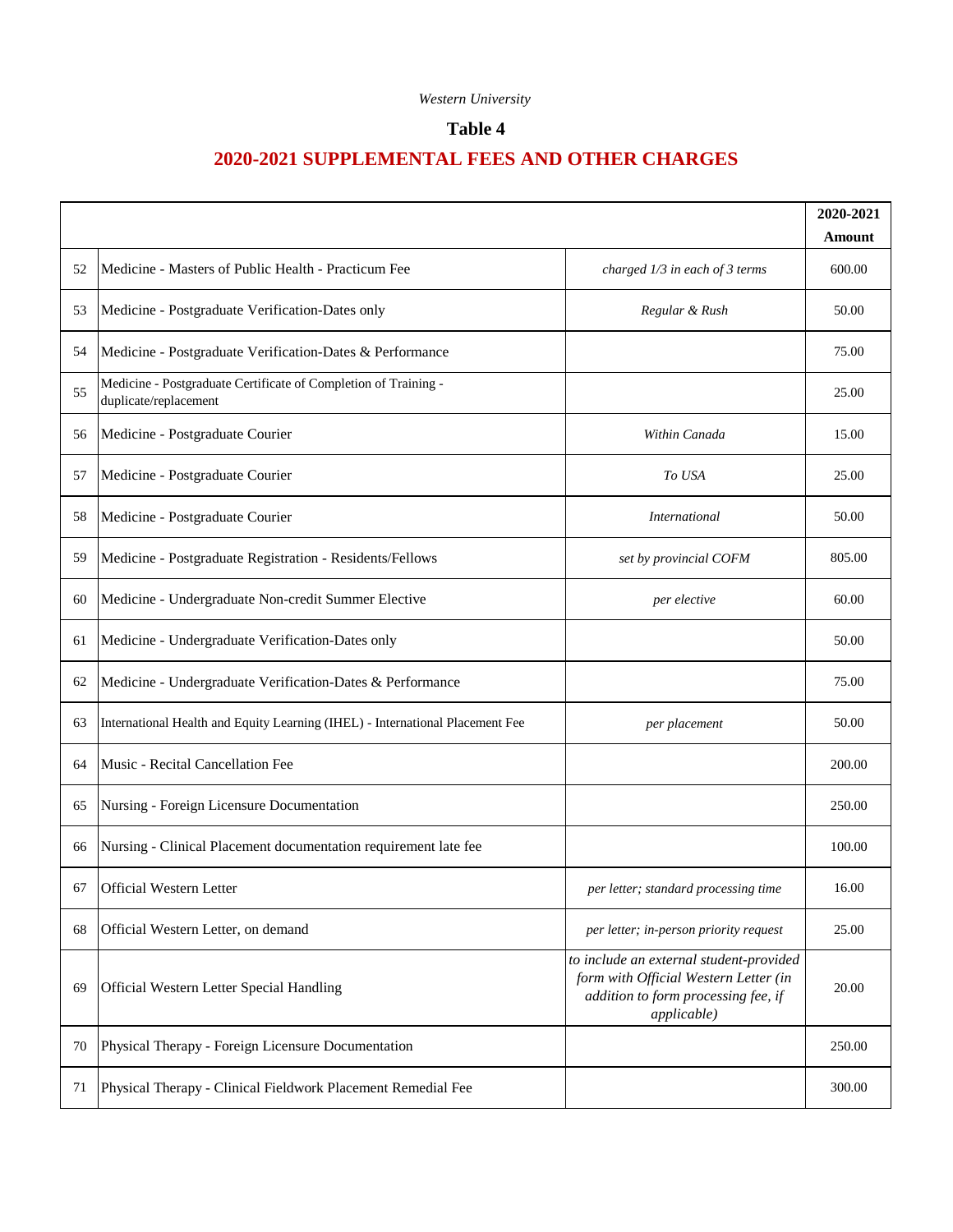## **Table 4**

|    |                                                                                |                                                                                                                        | 2020-2021 |
|----|--------------------------------------------------------------------------------|------------------------------------------------------------------------------------------------------------------------|-----------|
|    |                                                                                |                                                                                                                        | Amount    |
| 72 | Occupational Therapy - Clinical Fieldwork Placement Remedial Fee               | <b>New</b>                                                                                                             | 300.00    |
| 73 | Communication Sciences & Disorders - Clinical Fieldwork Placement Remedial Fee | New                                                                                                                    | 300.00    |
| 74 | Physical Therapy - Supplemental Examination                                    |                                                                                                                        | 250.00    |
| 75 | Physical Therapy - MCISc Supplemental Practical Examination                    | for Manipulative Therapy and Wound<br>Healing MClSc programs                                                           | 500.00    |
| 76 | Communication Sciences & Disorders - foreign licensure documentation           |                                                                                                                        | 200.00    |
| 77 | Re-admission Fee (Undergraduates deleted for non-payment of fees)              |                                                                                                                        | 75.50     |
| 78 | Removal of Academic Sanctions (Sealing charge)                                 |                                                                                                                        | 67.00     |
| 79 | Replacement Cheque Fee                                                         |                                                                                                                        | 28.50     |
| 80 | Replacement/Duplication of Graduation Diplomas                                 |                                                                                                                        | 62.00     |
| 81 | Reprinting of non-current fee bills                                            |                                                                                                                        | 20.00     |
| 82 | <b>Returned Cheque Charge</b>                                                  |                                                                                                                        | 72.00     |
| 83 | Self-service Verification of Enrolment Letters                                 | Per Letter                                                                                                             | 8.00      |
| 84 | Special Examination                                                            | Off Campus location                                                                                                    | 150.00    |
| 85 | Supplemental Examination                                                       | London; for Faculties not listed above                                                                                 | 41.50     |
| 86 | <b>Third Party Forms</b>                                                       | per form; standard processing time                                                                                     | 16.00     |
| 87 | Third Party Forms, on demand                                                   | per form; in-person priority request                                                                                   | 25.00     |
| 88 | Transcripts                                                                    | per copy; standard processing time                                                                                     | 15.00     |
| 89 | Transcripts, on demand                                                         | per copy; in-person priority request                                                                                   | 25.00     |
| 90 | <b>Transcript Special Handling</b>                                             | to include an external student-provided<br>form with transcript (in addition to<br>form processing fee, if applicable) | 20.00     |
| 91 | <b>Transcript Evaluation Fee</b>                                               |                                                                                                                        | 93.50     |
| 92 | Visiting Research Only Processing Fee                                          | Graduate                                                                                                               | 200.00    |